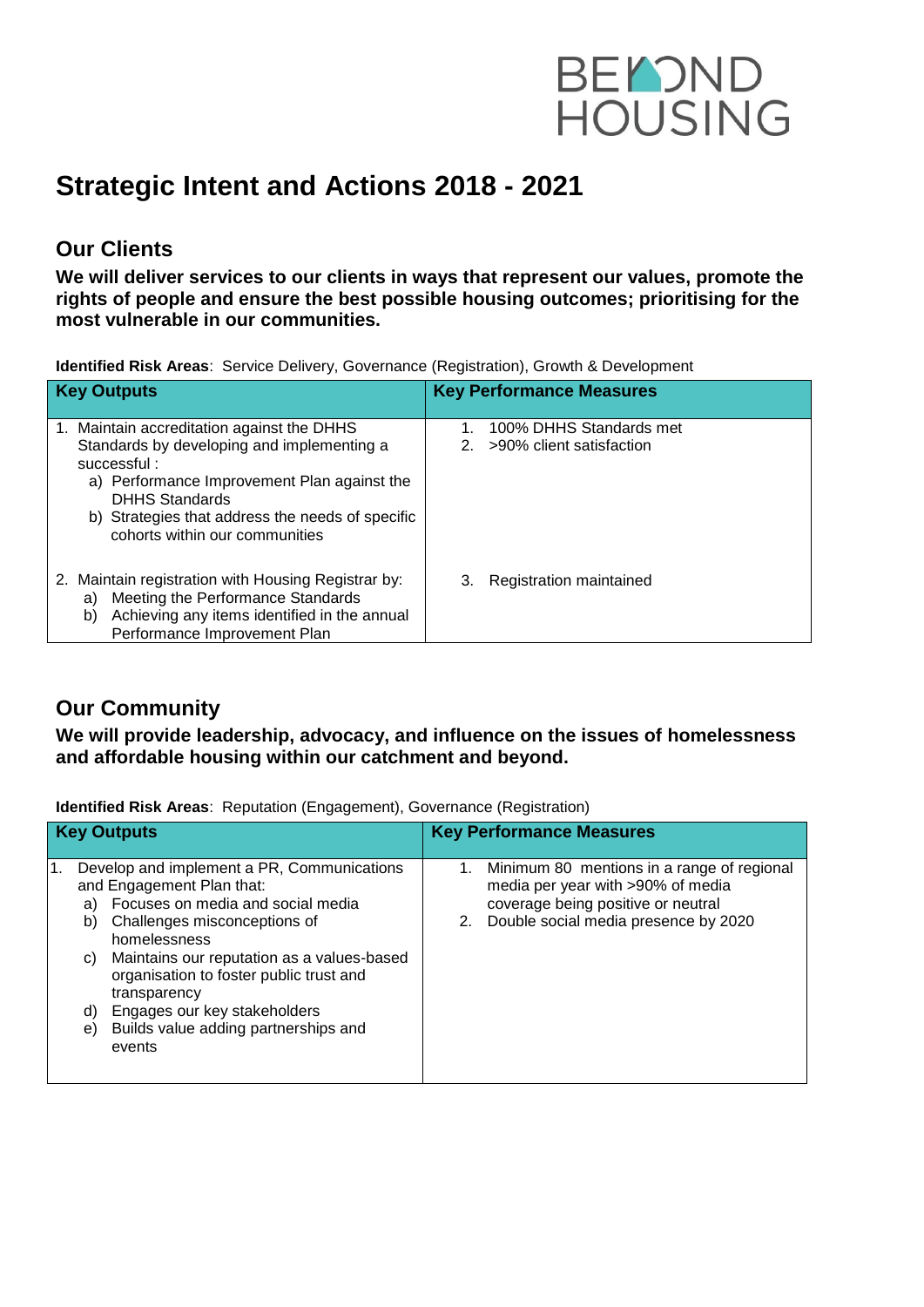## **Our Team**

**We will be a values based organisation, with a positive team culture that promotes safety and well being; and supports each other in the pursuit of achieving our vision to end homelessness**

**Identified Risk Areas**: Our People, Occupational Heath & Safety

| <b>Key Outputs</b>                  |                                                                                                                                                                                                                                                                                                                                                                                                | <b>Key Performance Measures</b> |                                                                                                                                                                                                                        |
|-------------------------------------|------------------------------------------------------------------------------------------------------------------------------------------------------------------------------------------------------------------------------------------------------------------------------------------------------------------------------------------------------------------------------------------------|---------------------------------|------------------------------------------------------------------------------------------------------------------------------------------------------------------------------------------------------------------------|
| 1.<br>that:<br>a)<br>C)<br>d)<br>e) | Develop and implement a People & Culture Plan<br>Uses the accepted recommendations of the<br>organisational review (2018)<br>b) Maintains an organisational culture that<br>keeps people involved and energised<br>Maintains a team that models the<br>organisation's values<br>Focuses on Training and Professional<br>Development<br>Focuses on OHS and the health and<br>wellbeing of staff | 3.                              | 1. $>80\%$ staff satisfaction (measured as $>80\%$<br>response from staff, with a >80% satisfaction<br>rating from those who respond)<br>2. Staff turnover <20%<br>Nil WorkCover claims<br>4. <1.0% Lost Time Injuries |

#### **Our Assets & Growth**

**We will use evidence of demand to grow, recognising that it requires the courage to take some considered risks and the resources to develop concepts that, when tested, may not proceed.**

**Identified Risk Areas**: Growth and Development, Assets (Existing), Finance

|    | <b>Key Outputs</b>                                                                                                                                                                                                                                                                                                                                                | <b>Key Performance Measures</b>                                                            |
|----|-------------------------------------------------------------------------------------------------------------------------------------------------------------------------------------------------------------------------------------------------------------------------------------------------------------------------------------------------------------------|--------------------------------------------------------------------------------------------|
| 1. | Develop and implement a Growth Strategy which<br>focuses on all areas of the business; housing,<br>client services, people, and infrastructure and<br>which considers:<br>Our capacity for additional debt to meet<br>a)<br>targets in housing growth<br>Opportunities for growth in client services<br>b)<br>Resource requirements for continued<br>C)<br>growth | Achievement of agreed annual targets                                                       |
| 2. | Develop and implement a new Asset<br>Management & Disposals Strategy                                                                                                                                                                                                                                                                                              | Plan implemented with an associated Board<br>2.<br>reporting mechanism established by 2019 |

## **Our Systems**

**We will have robust systems that enhance the experience for all stakeholders, drive strategic improvements and provide for an objective basis for decision-making and accountability.**

**Identified Risk Areas**: Finance, Service Delivery, Our People, Growth & Development

| <b>Key Outputs</b> |                                                                                                                                                | <b>Key Performance Measures</b> |                                                                           |
|--------------------|------------------------------------------------------------------------------------------------------------------------------------------------|---------------------------------|---------------------------------------------------------------------------|
|                    | Develop and implement a new ICT Plan to<br>improve board efficiency, staff learning,<br>productivity and effectiveness; and client<br>outcomes |                                 | 1. ICT Plan implemented<br>2. Achievement of the KPIs within the ICT Plan |
| <sup>2.</sup>      | Review existing maintenance systems for<br>efficiency and to improve tenant satisfaction                                                       |                                 | 3. Tenant satisfaction with maintenance >90%                              |